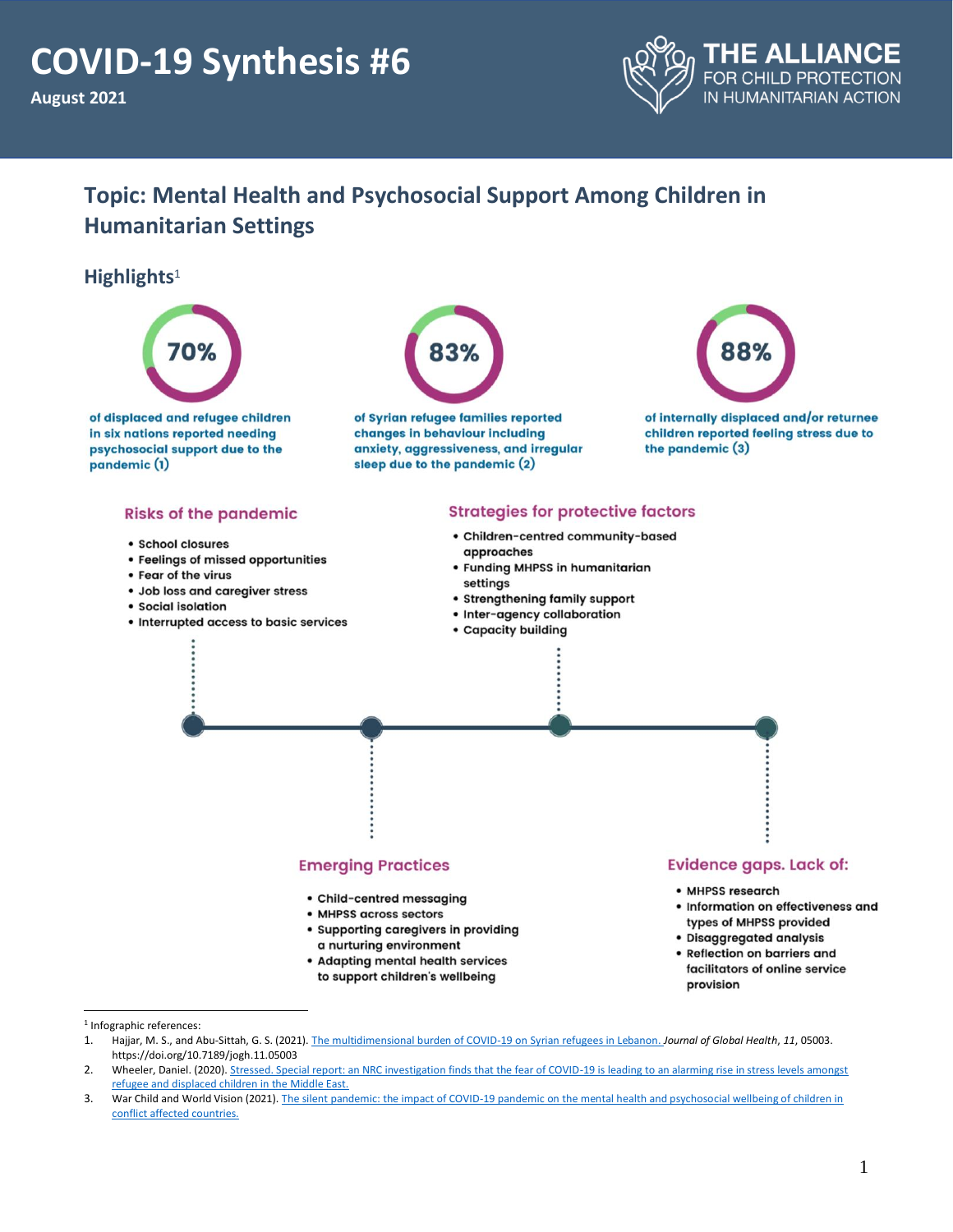## **Background and Findings**

COVID-19 and the public health measures to reduce its transmission have taken a toll on children's mental health worldwide [\(Hill et al, 2021;](https://pediatrics.aappublications.org/content/147/3/e2020029280) [Panchal et al, 2021;](https://www.kff.org/coronavirus-covid-19/issue-brief/mental-health-and-substance-use-considerations-among-children-during-the-covid-19-pandemic/) [U-Report, 2020\)](https://www.unicef.org/lac/en/impact-covid-19-mental-health-adolescents-and-youth). Social isolation, family hardships, school closures, service interruptions, and economic crises are all risks that impact children's well-being [\(UNICEF, 2021\)](https://www.unicef.org/rosa/press-releases/least-1-7-children-and-young-people-has-lived-under-stay-home-policies-most-last). COVID-19 has meant that children in humanitarian settings are particularly at risk to added stressors. Many already faced fear and distress due to displacement and conflict. Now they are at risk of additional mental health challenges during the pandemic [\(Song, 2021\)](https://pediatrics.aappublications.org/content/147/4/e2020025346). At the same time, the supports available in conflict settings are minimal; only 1% of humanitarian health funding is allocated to mental health and psychosocial support [\(World Vision, 2021\)](https://www.worldvision.ca/about-us/media-centre/refugee-children-need-mental-health-support). This evidence brief summarizes what is already known about the impacts of the pandemic on children's mental health risks, specifically in humanitarian settings with the aim of providing an overview of evidence to date.<sup>2</sup>

#### *Research Highlights: COVID-19 impacts on mental health among children in humanitarian settings*

- A study conducted among 129 Syrian refugee families in Lebanon found that impacts of COVID-19 resulted in 83% of the children reporting changes in anxiety, aggressiveness, and irregular sleep [\(Hajjar and Abu-Sittah, 2021\)](https://www.ncbi.nlm.nih.gov/pmc/articles/PMC7897425/).
- In research conducted among 465 children and adolescents (aged 7-18) in Colombia, the Democratic Republic of the Congo (DRC), Jordan, Lebanon, the occupied Palestinian territory, and South Sudan, displaced and refugee children reported needing psychosocial support more than three times the pre-COVID-19 estimate of 22% [\(War Child and World Vision, 2021\)](https://reliefweb.int/report/world/silent-pandemic-impact-covid-19-pandemic-mental-health-and-psychosocial-wellbeing).
- In a 2020 survey conducted among 1599 refugees, internally displaced and/or returnee children (aged 6-17) in Syria, Yemen, Iraq, and Jordan, 88% reported feeling stress due to the pandemic. Of the respondents, almost half said their stress increased when compared to times before COVID-19 [\(Wheeler, 2020\).](https://www.nrc.no/shorthand/stories/stressed/index.html)

<sup>&</sup>lt;sup>2</sup> Evidence relevant to mental health and psychosocial support generally and in conflict-affected settings were included. Together, 52 academic articles and resources and 21 news articles from April 2020 to July 2021 were compiled for this report.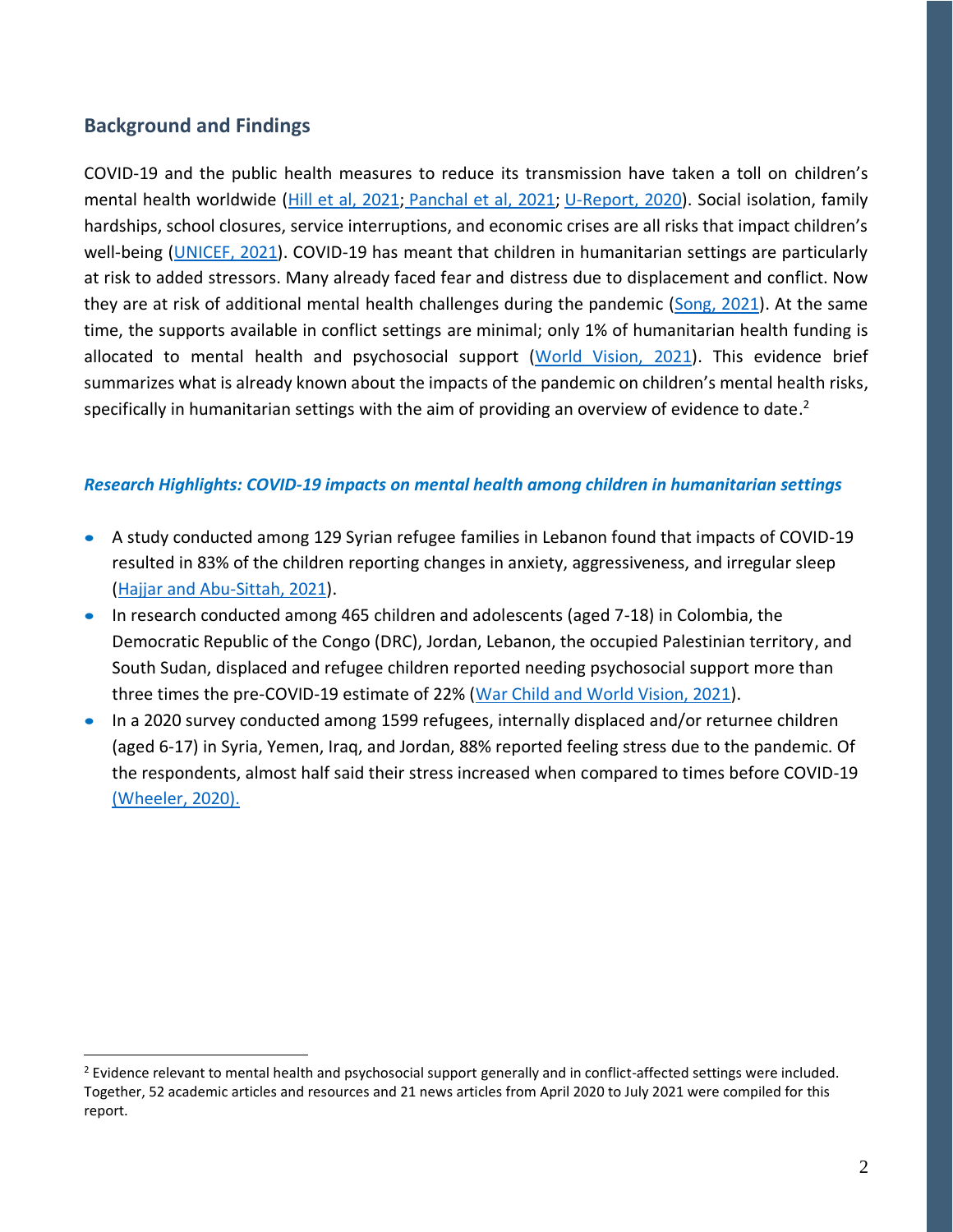| COVID-19 and Mental Health: What are Children Concerned About?                                              |                                                                                                                                                                                                                                                                                                                                                                                                                                                                                                                                                                                                                                                                                                               |  |  |  |  |
|-------------------------------------------------------------------------------------------------------------|---------------------------------------------------------------------------------------------------------------------------------------------------------------------------------------------------------------------------------------------------------------------------------------------------------------------------------------------------------------------------------------------------------------------------------------------------------------------------------------------------------------------------------------------------------------------------------------------------------------------------------------------------------------------------------------------------------------|--|--|--|--|
| <b>FEELINGS OF</b><br><b>MISSED</b><br><b>OPPORTUNITIES</b><br><b>DUE TO SCHOOL</b><br><b>CLOSURES</b>      | In the study conducted by War Child and World Vision, almost 90% of refugee and displaced children indicated that school<br>$\bullet$<br>closures played a factor in contributing to negative mental health outcomes (War Child and World Vision, 2021). Children in<br>conflict settings faced additional barriers accessing distance learning. For example, children in Jordan were excluded from<br>distance learning if they were unable to retrieve a national identity number (Human Rights Watch, 2021). Thus, children in<br>humanitarian settings feared that without access to school, they would miss opportunities in the future.                                                                 |  |  |  |  |
| <b>FEAR OF THE VIRUS</b>                                                                                    | In research conducted in Syria, Yemen, Iraq, and Jordan, 88% of displaced and refugee children reported feeling stressed by<br>$\bullet$<br>COVID-19 (Wheeler, 2020). They feared contracting the virus or having loved ones impacted by the virus. In the study conducted<br>by War Child and World Vision, 40% of displaced and refugee children reported that the virus is the main factor affecting their<br>emotions (War Child and World Vision, 2021).<br>CHILDLINE India has seen a spike in calls by 50% during the pandemic regarding calls of children in distress or those who see<br>$\bullet$<br>children in distress and children in danger of abuse, neglect, or exploitation (UNICEF, 2020). |  |  |  |  |
| <b>FAMILY</b><br><b>HARDSHIPS</b><br><b>INCLUDING JOB</b><br><b>LOSS AND FAMILY</b><br><b>STRESS</b>        | Economic impacts of COVID-19, including job loss, change in public transfers, changes in consumption of goods and essentials,<br>$\bullet$<br>and service disruptions, are significant across households worldwide (The World Bank Group, 2020). As a result of job loss within<br>families, displaced and refugee children expressed having difficulties accessing food (War Child and World Vision, 2021).<br>Children have also taken on adult roles at home by taking care after their siblings. In research conducted in Syria, Yemen, Iraq,<br>$\bullet$<br>and Jordan, 48% of displaced and refugee children said that they are looking after their siblings during the pandemic (Wheeler,<br>2020).   |  |  |  |  |
| <b>REDUCED SOCIAL</b><br><b>CONNECTION</b><br><b>WITH PEERS,</b><br><b>TEACHERS AND</b><br><b>COMMUNITY</b> | Lockdown measures, including school closures, have profoundly reduced social interaction among children, which may be<br>$\bullet$<br>impacting their mental health and well-being (Cost et al., 2021). In a survey with 8,000 children across 46 countries, 54% of<br>children who were not able to meet friends during the pandemic felt worried (Save the Children, 2020). In addition, social<br>isolation in humanitarian settings has some challenges. Living situations are often overcrowded, while lacking access to sanitation<br>or health services, putting children and families at risk for infection and heightened anxiety (Tdh Child Relief, 2020).                                          |  |  |  |  |
| <b>INTERRUPTED</b><br><b>ACCESS TO BASIC</b><br><b>SERVICES</b>                                             | Lockdown rules have significantly reduced the accessibility to essential services. For children, schools are a resource for accessing<br>health services and food that, with school closures, have been more difficult to access (Human Rights Watch, 2021). Lack of<br>access to basic services is even more pronounced within humanitarian settings, where resources are already scarce (Hajjar and<br>Abu-Sittah, 2021).                                                                                                                                                                                                                                                                                   |  |  |  |  |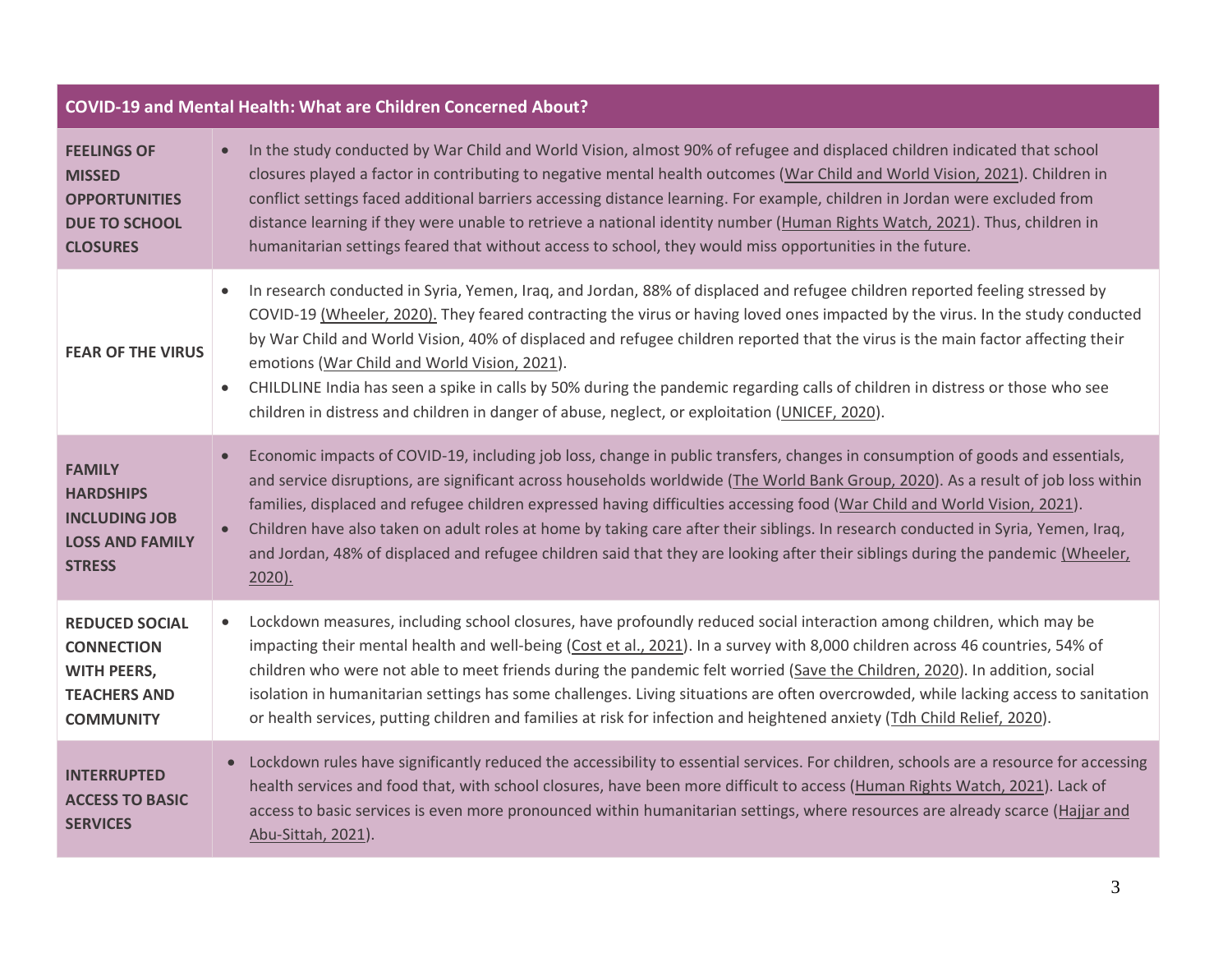In addition, children have had to cope with significant changes to routine, caregiver stress and coping, boredom, remote school programmes, grief, loss, and for some, pre-existing mental health conditions, all potentially impacting their risks for stress during the pandemic [\(Daton, Rapa and Stein, 2020;](https://www.thelancet.com/journals/lanchi/article/PIIS2352-4642(20)30097-3/fulltext) [UNICEF, 2020;](https://app.mhpss.net/?get=354/unicef_covid-19_operational_guidance_for_mhpss_implementation_and_adaptation-field-test-version-1.pdf) [IFRC, 2020\)](https://app.mhpss.net/?get=354/loss_grief_june_2020.pdf).

| <b>Emerging Practices</b>                                                                                                      |                                                                                                                                                                                                                                                                                                                                                                                                                                                                                                                                                                                                                                                                                                                                                                                                                                                                                                                                                                                                                                                                                                                                                                                                                                                                             |
|--------------------------------------------------------------------------------------------------------------------------------|-----------------------------------------------------------------------------------------------------------------------------------------------------------------------------------------------------------------------------------------------------------------------------------------------------------------------------------------------------------------------------------------------------------------------------------------------------------------------------------------------------------------------------------------------------------------------------------------------------------------------------------------------------------------------------------------------------------------------------------------------------------------------------------------------------------------------------------------------------------------------------------------------------------------------------------------------------------------------------------------------------------------------------------------------------------------------------------------------------------------------------------------------------------------------------------------------------------------------------------------------------------------------------|
| <b>CHILD CENTERED</b><br><b>MESSAGING</b>                                                                                      | Children-centered messaging around COVID-19 and its implications have been important for children's understanding of the virus.<br>$\bullet$<br>The children's story book "My hero is you" is an example of using feedback from children, parents and children about the mental<br>health impacts of COVID-19 and creating a tool to promote children's wellbeing (Inter-Agency Standing Committee, 2020). Other<br>story books include The Flying Scientist (Kid Pass Culture, 2020), What is Coronavirus, (Save the Children, 2020), and My Name is<br>Coronavirus (Mindheart, 2020) (Child Protection AOR, 2020). Case studies 1, 2 and 7 highlight the importance of child-centered<br>strengths-based approaches (Annex A).                                                                                                                                                                                                                                                                                                                                                                                                                                                                                                                                            |
| <b>ADDRESSING</b><br><b>CHILDREN'S</b><br><b>MENTAL HEALTH</b><br><b>ACROSS SECTORS</b>                                        | Developed in collaboration with the Norwegian Refugee Council (NRC) and the Arctic University of Norway, the Better Learning<br>$\bullet$<br>Programme helps teachers support children who are emotionally affected by displacement and conflict. Recognizing that children<br>are reporting fear of the virus, this program is being adapted to address mental health impacts of COVID-19 among displaced<br>children (Norwegian Refugee Council, 2020).<br>Education Cannot Wait (ECW) has integrated MHPSS in education curriculums as a response to the crisis in Gaza. About 50,000<br>children affected by the crisis will require both MHPSS and learning during the summer months (IPS, 2021).                                                                                                                                                                                                                                                                                                                                                                                                                                                                                                                                                                      |
| <b>SUPPORTING</b><br><b>CAREGIVERS TO</b><br><b>PROVIDE A</b><br><b>NURTURING</b><br><b>ENVIRONMENT</b><br><b>FOR CHILDREN</b> | In collaboration with the IRC, a Sesame Workshop called Ahlan Simsim ("Welcome Sesame" in Arabic), provides media content with<br>$\bullet$<br>learning and early development support to engage children and caregivers in Syria, Jordan, Lebanon and Iraq. Adapted with<br>distance learning, children learn about literacy, numeracy, and social-emotional learning. Caregivers learn about ways to play and<br>entertain their children (IRC, 2021).<br>Reach Up and Learn (RUL) is a program implemented by IRC for Syrian and Jordanian children from 6-35 months of age living in<br>$\bullet$<br>Jordan. RUL supports caregivers by providing mental health support, health messages, and creative ways to engage with their<br>children through play using household items (UNICEF, 2020).<br>The COVID-19 Parenting for Lifelong Health (PLH) provides a platform of open-source and evidence-based resources for parents<br>that foster parent-child relationships through play (PLH, 2020).<br>The MHPSS collaborative and Save the Children have together produced a set of tips for parents and caregivers to address the<br>wellbeing of children as they navigate school closures during the pandemic (The MHPSS Collaborative and Save the Children, 2020). |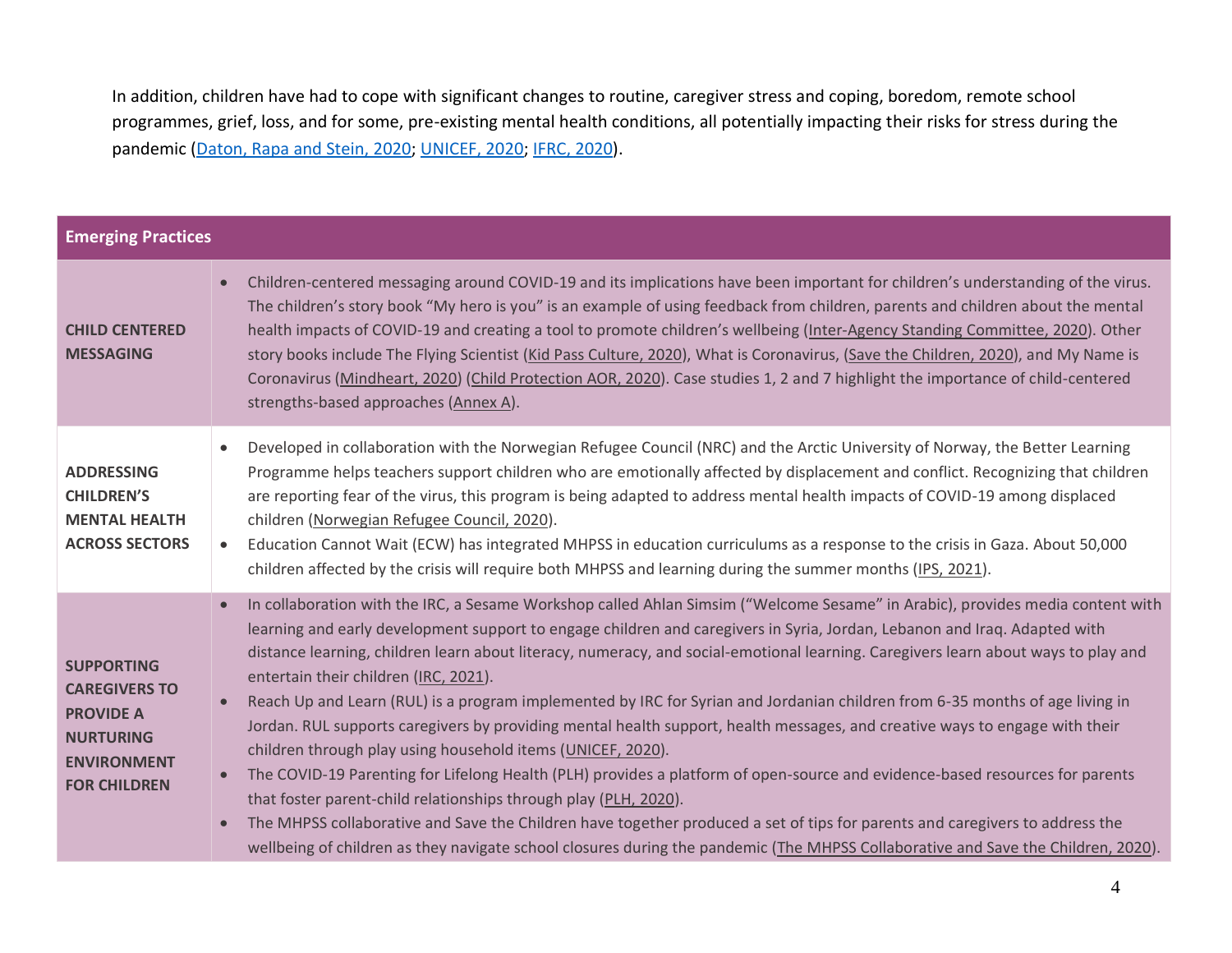|                       | Mental health services have faced challenges in delivering services during the pandemic. Using the Socio-Ecological model, UNICEF<br>has created a guide for adapting MHPSS activities for children, adolescents, and families (UNICEF, 2020).<br>Countries all over the world have expanded and established mental health helplines in refugee communities that connects |  |  |  |  |  |  |
|-----------------------|---------------------------------------------------------------------------------------------------------------------------------------------------------------------------------------------------------------------------------------------------------------------------------------------------------------------------------------------------------------------------|--|--|--|--|--|--|
| <b>ADAPTING MHPSS</b> | individuals to psychologists and support (UNHCR, 2020; El-Khatib et al, 2020). Case studies 4 and 5 titled "Remote Group Based<br>Structured Psychosocial Support Program" in Turkey and "Adapting to Serve Children Involved in Worst Forms of Child Labour                                                                                                              |  |  |  |  |  |  |
| <b>PROVISION TO</b>   | During COVID-19 in Lebanon", respectively, highlighted examples and challenges of adapting mental health services to be delivered                                                                                                                                                                                                                                         |  |  |  |  |  |  |
|                       |                                                                                                                                                                                                                                                                                                                                                                           |  |  |  |  |  |  |
| <b>SUPPORT</b>        | online (Annex A). Case study 4 found that remote services created gaps for group-based programs while the program in case study                                                                                                                                                                                                                                           |  |  |  |  |  |  |
| <b>CHILDREN'S</b>     | 5 helped improve children's wellbeing.                                                                                                                                                                                                                                                                                                                                    |  |  |  |  |  |  |
| <b>WELLBEING</b>      | The Inter-Agency Standing Committee (IASC) outlines fourteen MHPSS key activities to implement as part of the response to                                                                                                                                                                                                                                                 |  |  |  |  |  |  |
|                       | COVID-19, from conducting rapid assessment of MHPSS issues to COVID-19 information sharing and including MHPSS trained staff                                                                                                                                                                                                                                              |  |  |  |  |  |  |
|                       | in COVID-19 treatment and isolation sites (IASC, 2020).                                                                                                                                                                                                                                                                                                                   |  |  |  |  |  |  |
|                       | The International Federation of Red Cross and Red Crescent Societies (IFRC) provides guidelines to support practitioners in remote                                                                                                                                                                                                                                        |  |  |  |  |  |  |
|                       |                                                                                                                                                                                                                                                                                                                                                                           |  |  |  |  |  |  |
|                       | Psychosocial First Aid service provision during COVID-19 (IFRC, 2020).                                                                                                                                                                                                                                                                                                    |  |  |  |  |  |  |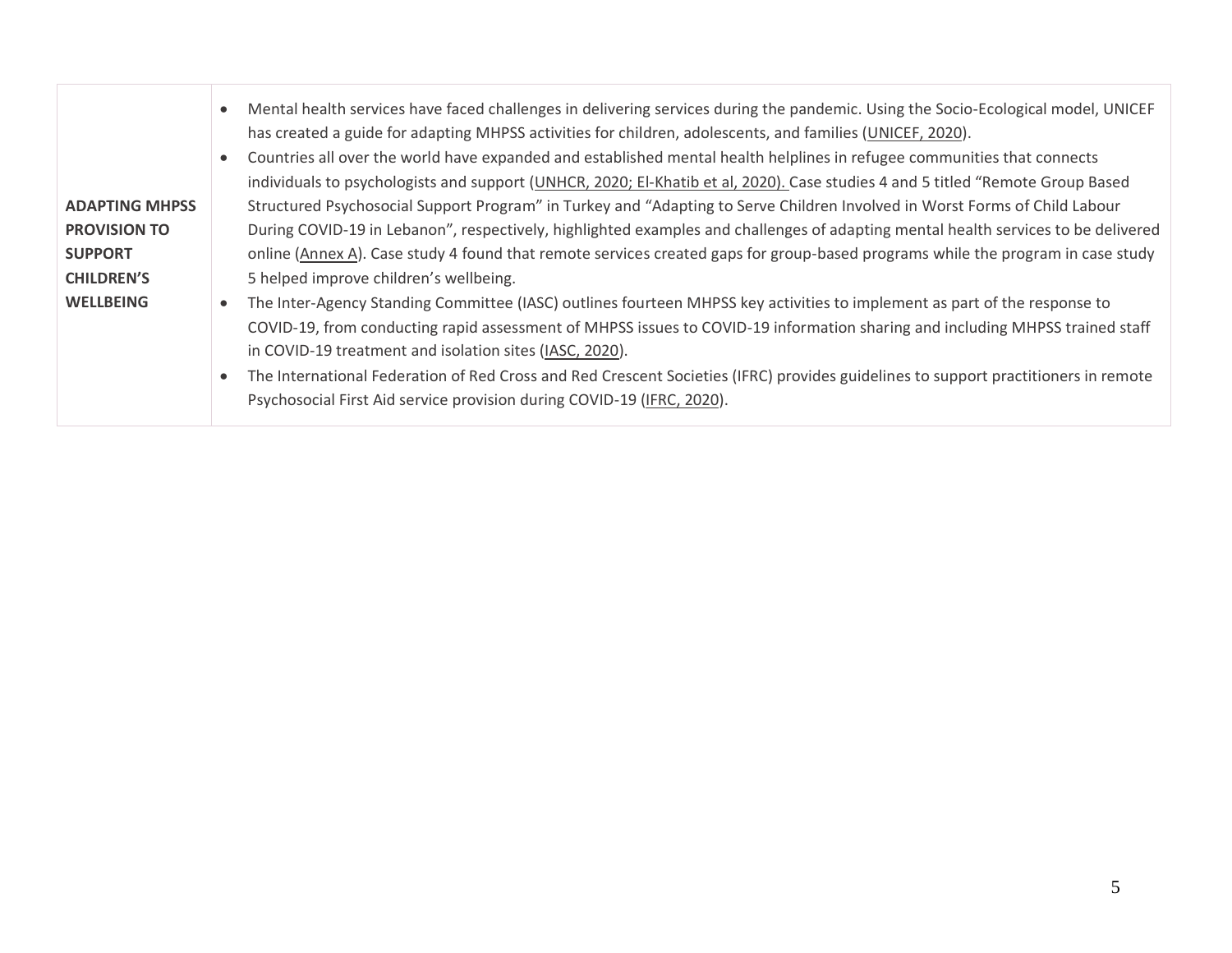| <b>Strategies for Protective Factors</b>                               |                                                                                                                                                                                                                                                                                                                                                                                                                                                                                                                                                                                                                                                                                                                                                                                                                                                                                                                                                                                                                                                                                                                                                  |  |  |  |
|------------------------------------------------------------------------|--------------------------------------------------------------------------------------------------------------------------------------------------------------------------------------------------------------------------------------------------------------------------------------------------------------------------------------------------------------------------------------------------------------------------------------------------------------------------------------------------------------------------------------------------------------------------------------------------------------------------------------------------------------------------------------------------------------------------------------------------------------------------------------------------------------------------------------------------------------------------------------------------------------------------------------------------------------------------------------------------------------------------------------------------------------------------------------------------------------------------------------------------|--|--|--|
| <b>CHILDREN-CENTRED</b><br><b>COMMUNITY-BASED</b><br><b>APPROACHES</b> | Strengths-based and children-centred community approaches to support children are essential. In Bangladesh, Rohingya,<br>refugee children from ages of 10 to 18 are encouraged to lead peer mental health discussions among other children in<br>the refugee camp (UNHCR, 2020). Starting in 2019, this programme allowed children to meet amongst themselves to<br>share their feelings and worries. Although the programme was significantly reduced during COVID-19, children who took<br>part felt that they had the foundation to cope with some of the stress exacerbated by the pandemic.                                                                                                                                                                                                                                                                                                                                                                                                                                                                                                                                                 |  |  |  |
| <b>BASED APPROACHES</b>                                                | UNICEF initially planned to allocate US\$4.2 billion towards humanitarian action for children (UNICEF, 2021). However, as<br>$\bullet$<br>crises have accumulated throughout the pandemic, UNICEF has raised its commitments to funding humanitarian settings<br>with US\$6.4 billion through to 2021, from which 19.2 million children and caregivers are to receive mental health and<br>psychosocial support (UNICEF, 2020).                                                                                                                                                                                                                                                                                                                                                                                                                                                                                                                                                                                                                                                                                                                  |  |  |  |
| <b>FUNDING MHPSS IN</b><br><b>HUMANITARIAN</b><br><b>SETTINGS</b>      | Programmes that improve the well-being of parents and caregivers are helpful in curbing mental health risks among<br>$\bullet$<br>children. The Caring for the Caregiver (CFC) is a training package that aims to support caregivers and promote emotional<br>well-being, self-care, and self-efficacy among caregivers (UNICEF, 2020). A collaborative guide on the CFC from various<br>agencies compiles guidance notes, key messages, and case studies to encourage frontline workers and caregivers<br>themselves to also prioritize their mental health and well-being (Brashaw et al, 2020).<br>Helping Adolescents Thrive (HAT) Package highlights the psychosocial interventions targeted at parents to improve<br>$\bullet$<br>adolescent-caregiver relationships, and thus the family's well-being (UNICEF and WHO, 2021).<br>Case Study 6 titled "Parenting during COVID, the tale of the foster parent," provided an example of engaging both foster<br>$\bullet$<br>parents and refugee children by enhancing their stress management skills (Annex A). Children who utilized this<br>programme maintained their home arrangements. |  |  |  |
| <b>FAMILY</b><br><b>STRENGTHENING</b><br><b>SUPPORT</b>                | Programmes that aim to support and improve the well-being of parents and caregivers are important in curbing mental<br>$\bullet$<br>health risks among children. Training packages, such as Caring for the Caregiver (CFC - see details under 'Training' below),<br>should be applied to guide programming.<br>Helping Adolescents Thrive (HAT) Package highlights the psychosocial interventions targeted at parents to improve<br>$\bullet$<br>adolescent-caregiver relationships, and thus the family's well-being (UNICEF and WHO, 2021).<br>Case Study 6 titled "Parenting during COVID, the tale of the foster parent," provided an example of engaging foster<br>$\bullet$<br>parents by enhancing their stress management skills (Annex A). Parents who utilized this programme reported that the<br>children were able to maintain their home arrangements with them.                                                                                                                                                                                                                                                                   |  |  |  |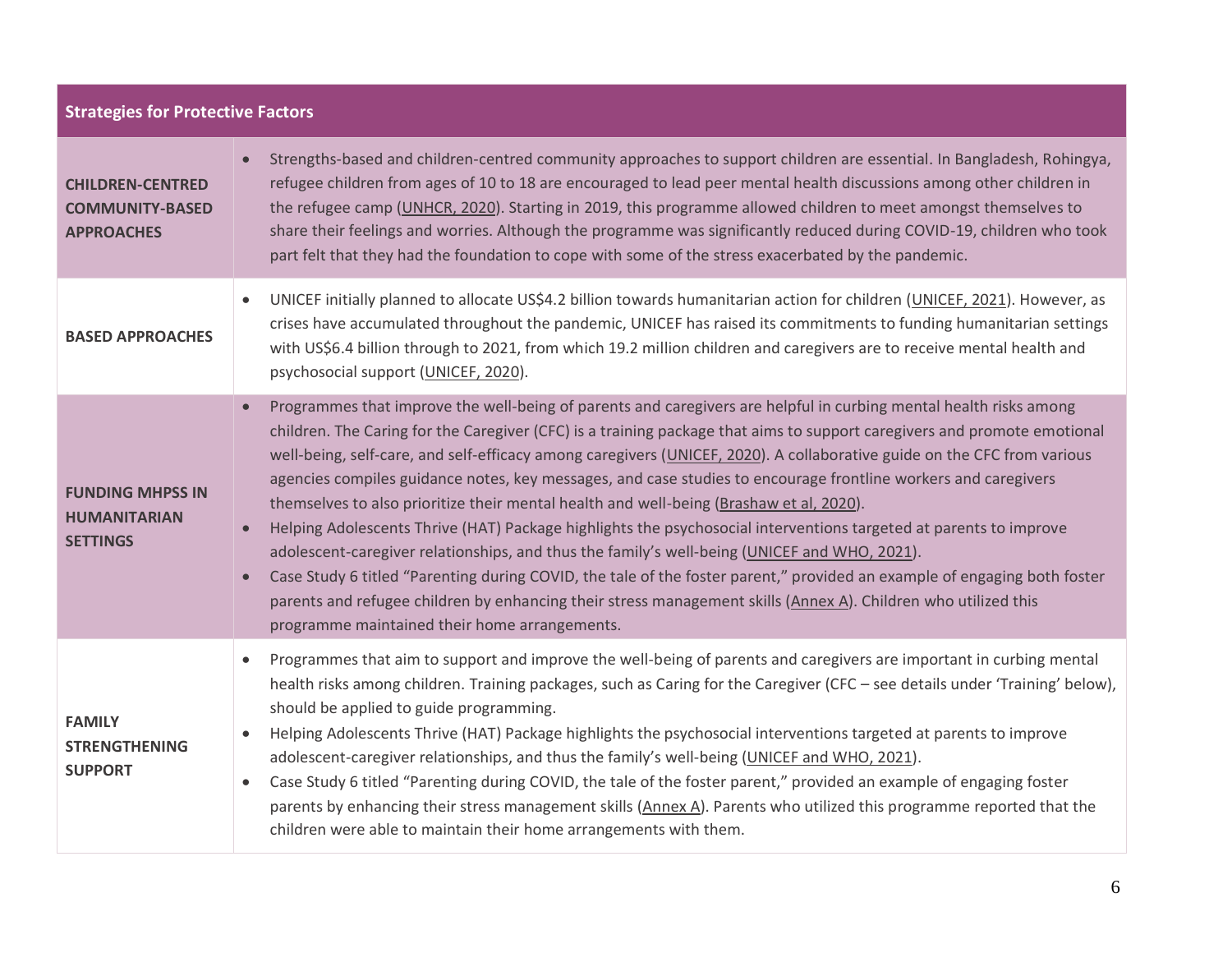| <b>INTER-AGENCY</b><br><b>COLLABORATION</b> | As children's mental health risks are related to their access to various services, collaboration between child protection,<br>$\bullet$<br>health services, education, and mental health efforts is vital (Solerdelcoll, Arango and Sugranyes, 2021; UNICEF and WHO,<br>2020). For example, low- and middle-income countries have adopted the 4Ws tool, developed by the global IASC and<br>World Health Organization (WHO) (Kohrt, 2021). The 4Ws tool helps identify who is where, when, and doing what in<br>MHPSS within their countries, to promote collaboration amongst government and grassroots organizations, and to avoid<br>duplication while reducing gaps (IASC, 2012).<br>To promote cross-sectoral collaboration, IASC created a resource for practitioners to incorporate psychosocial support<br>into their COVID-19 responses (IASC, 2020).                                                                                                                             |
|---------------------------------------------|--------------------------------------------------------------------------------------------------------------------------------------------------------------------------------------------------------------------------------------------------------------------------------------------------------------------------------------------------------------------------------------------------------------------------------------------------------------------------------------------------------------------------------------------------------------------------------------------------------------------------------------------------------------------------------------------------------------------------------------------------------------------------------------------------------------------------------------------------------------------------------------------------------------------------------------------------------------------------------------------|
| <b>TRAINING IN MHPSS</b>                    | Capacity building can provide greater access to mental health and psychosocial support for children. In Malaysia, UNHCR<br>has made efforts to scale up mental health service provision by providing 85% of service providers with training in<br>Integrative Adapt Therapy for its delivery in various humanitarian settings across the country (Tay and Balasundaram,<br>$2021$ ).<br>UNICEF's Caring for the Caregiver (CFC) training module provides tools for mental health practitioners to build skills in<br>$\bullet$<br>strengths-based counselling that encourages caregiver emotional awareness and coping, with the aim of reducing stress<br>amongst caregivers directly and children, indirectly (UNICEF, 2020). A collaborative guide on the CFC from various<br>agencies compiles guidance notes, key messages, and case studies to encourage frontline workers and caregivers<br>themselves to also prioritize their mental health and well-being (Brashaw et al, 2020). |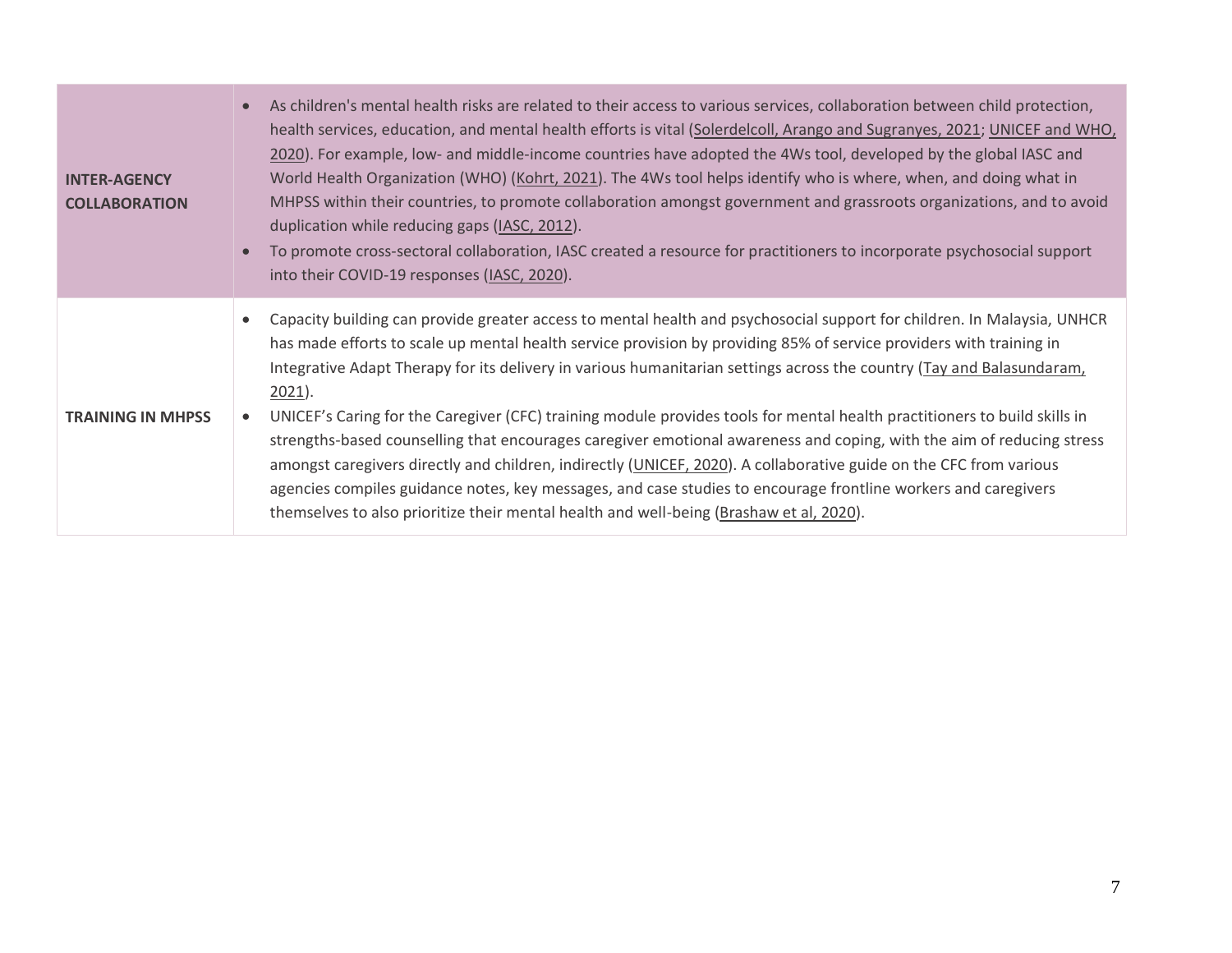#### *Evidence Gaps*

- Specific research about the mental health needs of children living in humanitarian settings is thin. There is a need for additional research that centres children's voices and understands their holistic experiences in conflict settings.
- There is little information on the types of psychosocial support provided to refugee children. More information on the effectiveness of specific techniques of psychosocial support and sharing about strategies and learning amongst practitioners would be beneficial in establishing best practices.
- Evidence lacks disaggregated information to highlight various levels of inequalities and experiences. Disaggregated data broken down to gender, age, disability status, and location of marginalized children is missing amongst the evidence but is necessary for the delivery of targeted approaches. Although Case Study 1 highlights that women and girls may be disproportionately in need of mental health services due to an increased risk of gender-based violence during the pandemic, an analysis of this is not readily available.
- While MHPSS programmes have done their best in adapting to online services, there is little analysis and reflection of the barriers and facilitators in delivering services online or through the phone.

#### **About this Evidence Brief**

<span id="page-7-0"></span>This evidence brief was written by Bethel Lulie (COVID-19 Team, The Alliance). The production of the brief benefited from technical inputs provided by Tim Williams, Laura Lee, and Audrey Bollier from The Alliance; Mary Jo Baca (MHPSS Collaborative); and Anna Koehorst (UNICEF). Comments may be sent to *covid-19@alliancecpha.org.*

**Suggested citation:** *The Alliance for Child Protection in Humanitarian Action, COVID-19 Synthesis #7: Mental Health and Psychosocial Support among Children in Humanitarian Settings, August 2021.*

© The Alliance for Child Protection in Humanitarian Action, 2021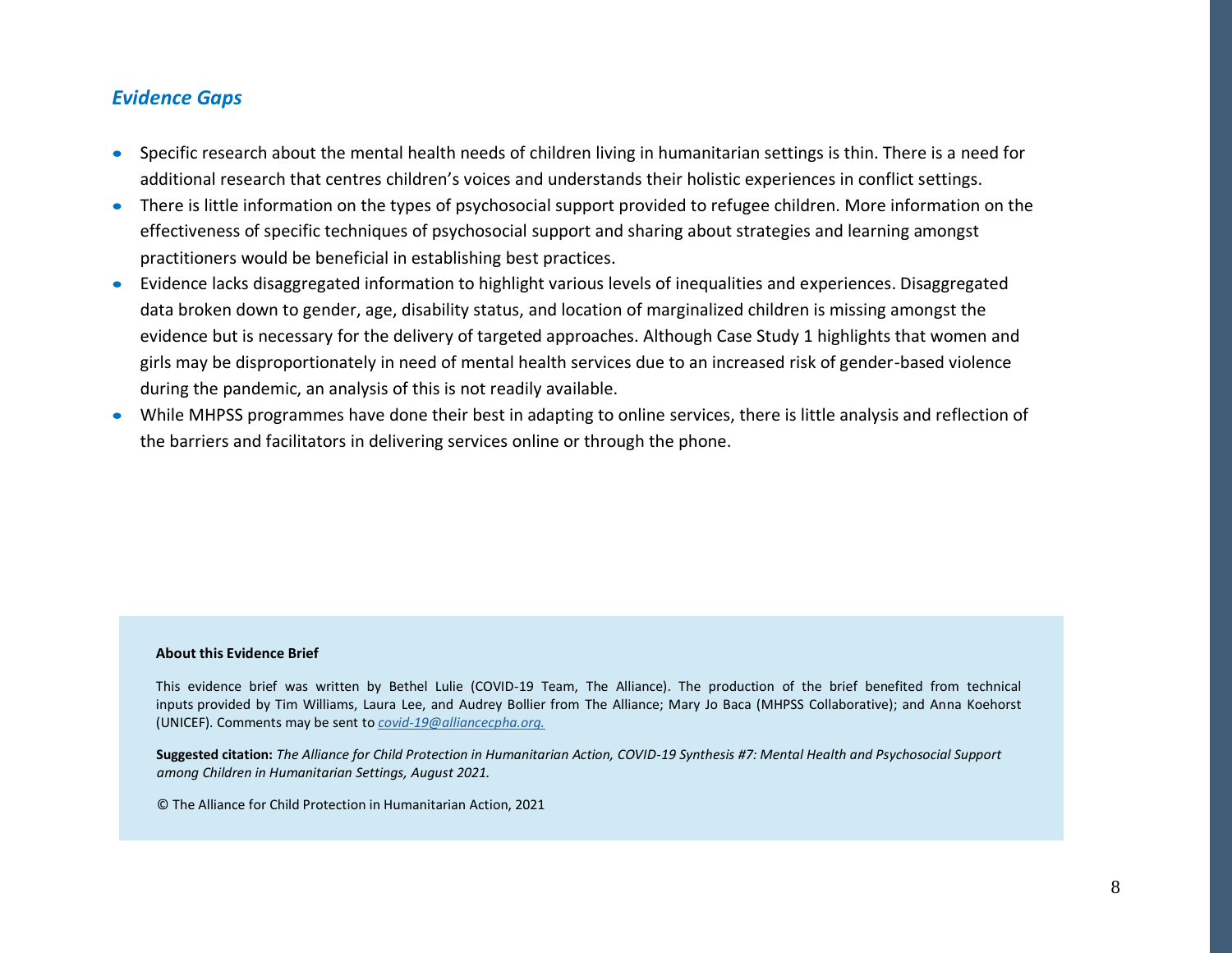## **Annex A. Success stories in mental health – Case studies**

| <b>Case</b><br>Study # | <b>Case Study Title</b>                                                                                                                                       | <b>Country or</b><br><b>Region</b> | <b>Target</b><br><b>Population</b>                                    | <b>Summary</b>                                                                                                                                                                                                                                                                                                                                                                                       | <b>Key Findings</b>                                                                                                                                                                                                                                                                                            |
|------------------------|---------------------------------------------------------------------------------------------------------------------------------------------------------------|------------------------------------|-----------------------------------------------------------------------|------------------------------------------------------------------------------------------------------------------------------------------------------------------------------------------------------------------------------------------------------------------------------------------------------------------------------------------------------------------------------------------------------|----------------------------------------------------------------------------------------------------------------------------------------------------------------------------------------------------------------------------------------------------------------------------------------------------------------|
| $\mathbf{1}$           | <b>Using SBCC to</b><br><b>Prevent Domestic</b><br><b>Violence &amp;</b><br><b>Increase Access</b><br>to Psychosocial<br><b>Support</b>                       | Afghanistan                        | Women and girls                                                       | The COVID-19 pandemic and its measures have<br>isolated women who are most at risk of gender-<br>based violence (GBV) from getting support,<br>including mental health and psychosocial support.<br>MAGENTA is a programme that addresses the<br>root causes of GBV through participatory<br>research and information sharing with the hopes<br>of challenging the normalized culture around<br>GBV. | Mental stress is a recurring challenge across<br>communities.<br>Information is best received when country<br>specific.<br>Community-centred and women-centred<br>approaches are empowering.                                                                                                                   |
| $\overline{2}$         | Play Your Part,<br><b>Join #TeamKind</b>                                                                                                                      | Southeast<br>Asia                  | Adolescents,<br>women, religious<br>leaders, and<br>frontline workers | MAGENTA has created a campaign called "Play<br>Your Part, Join #TeamKind" to deliver messages of<br>kindness, foster open communication and<br>mitigate issues in misinformation, stigma,<br>discrimination, and mental health across<br>Southeast Asia.                                                                                                                                             | • After MAGENTA, more participants feel that<br>seeking support is acceptable.<br>• Targeted messaging is key in providing<br>MHPSS.<br>MHPSS services must be able to meet the<br>increased demand and deliver quality<br>services.                                                                           |
| $\overline{3}$         | <b>Mainstreaming</b><br><b>Psychosocial</b><br><b>Support and</b><br><b>Delivering</b><br><b>Mental Health</b><br>and Psychosocial<br><b>Support Services</b> | <b>Zimbabwe</b>                    | Children                                                              | <b>Regional Psychosocial Support Initiative (REPSSI)</b><br>delivered direct provision of PSS services to<br>monitor child protection across the country,<br>identify and mitigate risks of emotional<br>maltreatment, strengthen family support, and<br>monitor mental health outcomes.                                                                                                             | There are reports of fear and anxiety due to<br>$\bullet$<br>separation from families, uncertain futures,<br>and loss of livelihood and incomes.<br>After REPSSI, there is improved community<br>$\bullet$<br>support and child protection.<br>298 service providers were trained, reaching<br>9,963 services. |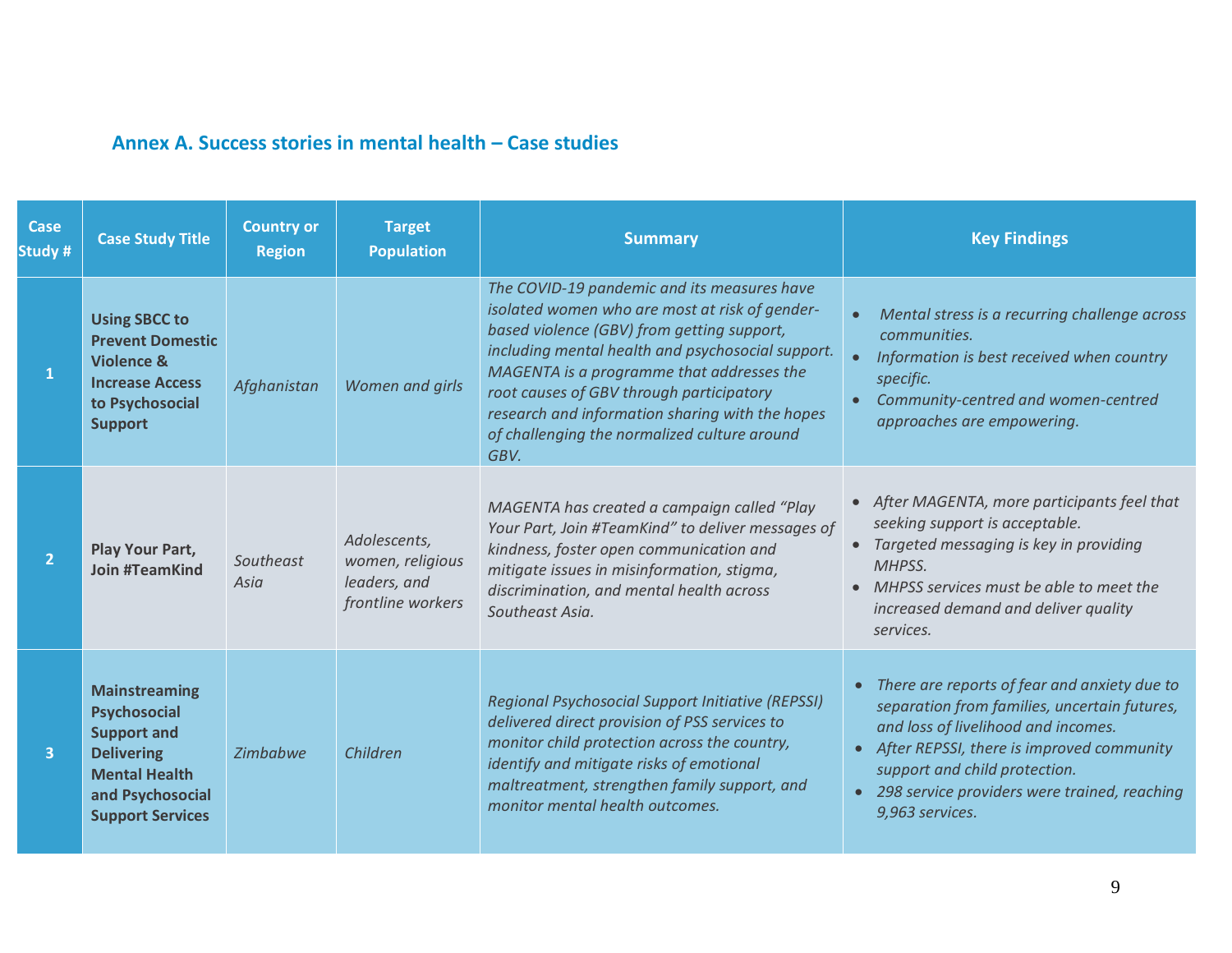| 4              | <b>Remote Group</b><br><b>Based Structured</b><br>Psychosocial<br><b>Support</b><br>Programme                                                             | Turkey            | Children                         | Support to Life Association recognized the need<br>for psychosocial support among children who are<br>isolated due to COVID-19. They enhanced their<br>programme to be delivered over the phone or<br>online.                                                                                                                                                                                                                                                     | • Remote service provision creates gaps for<br>group-based programmes where direct<br>interactions are especially valued.                                                                                                                              |
|----------------|-----------------------------------------------------------------------------------------------------------------------------------------------------------|-------------------|----------------------------------|-------------------------------------------------------------------------------------------------------------------------------------------------------------------------------------------------------------------------------------------------------------------------------------------------------------------------------------------------------------------------------------------------------------------------------------------------------------------|--------------------------------------------------------------------------------------------------------------------------------------------------------------------------------------------------------------------------------------------------------|
| 5              | <b>Adapting to</b><br><b>Serve Children</b><br><b>Involved in Worst</b><br><b>Forms of Child</b><br><b>Labour During</b><br><b>COVID-19 in</b><br>Lebanon | Lebanon           | Children                         | To address mental health and child labour, World<br>Vision Lebanon adapted their child protection<br>programming to deliver Focused Psychosocial<br>Support (FPSS) online, which included child-<br>centred activities, such as stories, educational<br>games, emotional regulation skills, and children's<br>rights education.                                                                                                                                   | 91% of children have an improvement in<br>their psychosocial well-being.<br>Children are voicing their gratitude for being<br>$\bullet$<br>included in this much needed programme.<br>Not all children go to school.<br>$\bullet$                      |
| $6\phantom{1}$ | <b>Parenting During</b><br><b>COVID, The Tale</b><br>of Foster Parents                                                                                    | Ethiopia          | Refugee children<br>and families | Bethany aimed to strengthen foster care of<br>refugee children by implementing a remote<br>parenting skills and stress management<br>intervention that supports and reduces stress<br>amongst both foster parents and children.                                                                                                                                                                                                                                   | Children can maintain their home<br>arrangements.<br>• 98% were satisfied with the support.<br>• 2% were referred to other services.                                                                                                                   |
| $\overline{7}$ | Psychosocial<br>Youth<br><b>Coordination:</b><br><b>Virtual Working</b><br><b>Model</b>                                                                   | <b>Costa Rica</b> | Children and<br>adolescents      | Currently in their second wave of the pandemic,<br>the Costa Rican Youth Red Cross Programme has<br>adapted their peer-to-peer support programme to<br>be online. Volunteers who are also peers help<br>foster open communication amongst the<br>community to help identify children who may be<br>at risk for mental health issues. Communication<br>about mental health with other sectors and<br>global actors has been a focus for this<br>programme as well. | Strengths-based understanding that<br>adolescents are equipped to lead in<br>supporting.<br>Child-centred approaches rather than adult<br>centric approaches.<br>Technology can be harnessed to<br>$\bullet$<br>innovatively deliver MHPSS activities. |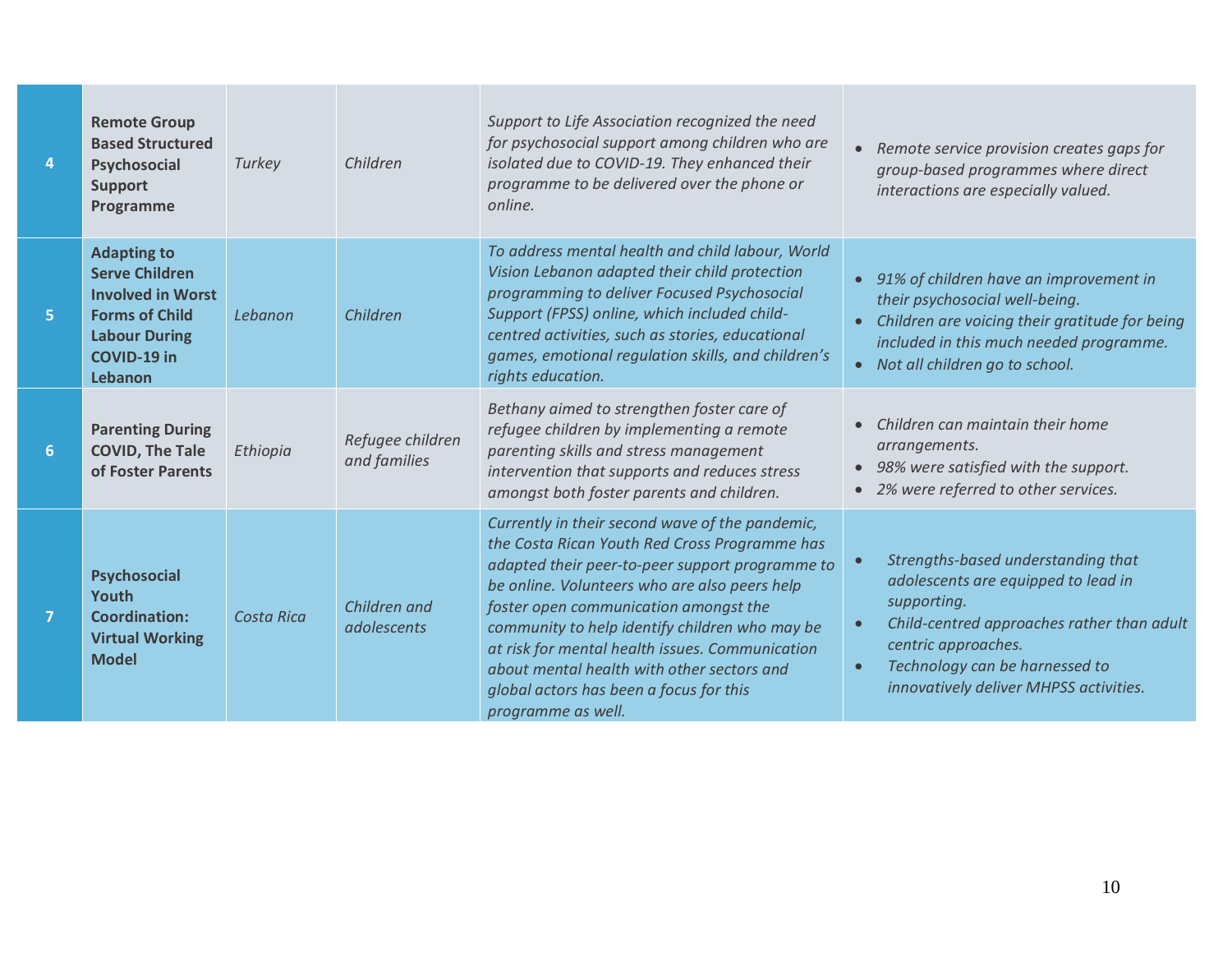**References (not exhaustive)** 

|           | <b>RESOURCES</b>                                                                                                                                                                                                                                                |
|-----------|-----------------------------------------------------------------------------------------------------------------------------------------------------------------------------------------------------------------------------------------------------------------|
|           | General                                                                                                                                                                                                                                                         |
|           |                                                                                                                                                                                                                                                                 |
|           | Hill, R. M., Rufino, K., Kurian, S., Saxena, J., Saxena, K., and Williams, L. (2021). Suicide Ideation and Attempts in a Pediatric                                                                                                                              |
|           | Emergency Department Before and During COVID-19. Pediatrics, 147(3), e2020029280. https://doi.org/10.1542/peds.2020-                                                                                                                                            |
|           | 029280                                                                                                                                                                                                                                                          |
|           | Panchal, N., Kamal, E., Cox, C., Garfield, R., and Chidambaram, P. (2021). Mental health and substance use considerations among                                                                                                                                 |
|           | children during the COVID-19 pandemic.                                                                                                                                                                                                                          |
| $\bullet$ | U-Report. (2020). The impact of COVID-19 on the mental health of adolescents and youth.                                                                                                                                                                         |
| $\bullet$ | UNICEF. (2021). At least 1 in 7 children and young people has lived under stay-at-home policies for most of the last year, putting                                                                                                                              |
|           | mental health and well-being at risk - UNICEF.                                                                                                                                                                                                                  |
|           | Fitzgerald, D. A., Nunn, K., and Isaacs, D. (2021). What we have learnt about trauma, loss and grief for children in response to                                                                                                                                |
|           | COVID-19. Paediatric Respiratory Reviews. https://doi.org/10.1016/j.prrv.2021.05.009                                                                                                                                                                            |
| $\bullet$ | Kola, L., Kohrt, B. A., Hanlon, C., Naslund, J. A., Sikander, S., Balaji, M.,  Ugo, V. (2021). COVID-19 mental health impact and                                                                                                                                |
|           | responses in low-income and middle-income countries: reimagining global mental health. The Lancet Psychiatry, 8(6), 535–550.                                                                                                                                    |
|           | https://doi.org/10.1016/s2215-0366(21)00025-0                                                                                                                                                                                                                   |
|           | Aten, J. (2020). The COVID-19 Burden of Disease on Refugees and Immigrants. Psychology Today. (News)                                                                                                                                                            |
| $\bullet$ | Høvring, R. (2020). 7 ways we are helping children get through the pandemic. Norwegian Refugee Council. (News)                                                                                                                                                  |
| $\bullet$ | UNHCR. (2020). Bangladesh/refugee response: COVID-19 response.                                                                                                                                                                                                  |
| $\bullet$ | CBM. (2020). World Humanitarian Day 2020: our partners and staff in the refugee camps of Cox's Bazar, Bangladesh, show selfless<br>commitment during the COVID-19 pandemic by ensuring that persons with disabilities continue receiving inclusive humanitarian |
|           | services. (News)                                                                                                                                                                                                                                                |
| $\bullet$ | Abaya, M. (2020). We must preserve asylum to protect children. The Hill. (News)                                                                                                                                                                                 |
| $\bullet$ | Meredith, R. (2021). COVID-19 pandemic likely have "profound" effect on mental health. BBC News. (News)                                                                                                                                                         |
| $\bullet$ | CBC News. (2021). How COVID-19 is affecting the physical-mental health of children: pediatric ER chief. (News)                                                                                                                                                  |
|           | Singh, A and Chawla, N.A. (2021). The COVID generation: India's children stare at a grim and desperate future. The New India.                                                                                                                                   |
|           | (News)                                                                                                                                                                                                                                                          |
|           | Knight, A. (2021). COVID-19 is also mental health epidemic for children. The Hill. (News)                                                                                                                                                                       |
| $\bullet$ | Raman, S. (2021). Children face added mental health struggles during pandemic. Medical Press. (News)                                                                                                                                                            |
|           | Davis, L.S. (2021). Keep paying attention to your kids' mental health in this pandemic. CNN Health. (News)                                                                                                                                                      |
|           | Global News. (2021). COVID-19: Doctors worry "social malnutrition" is affecting kids as teen emergency visits rise. (News)                                                                                                                                      |
| $\bullet$ | UN News. (2021). Mental health alert for 332 million children linked to COVID-19 lockdown policies: UNICEF. (News)                                                                                                                                              |

• Rooney, K. (2021). [This is why mental health should be a political priority.](https://www.weforum.org/agenda/2021/01/poverty-mental-health-covid-intervention/) World Economic Forum. (News)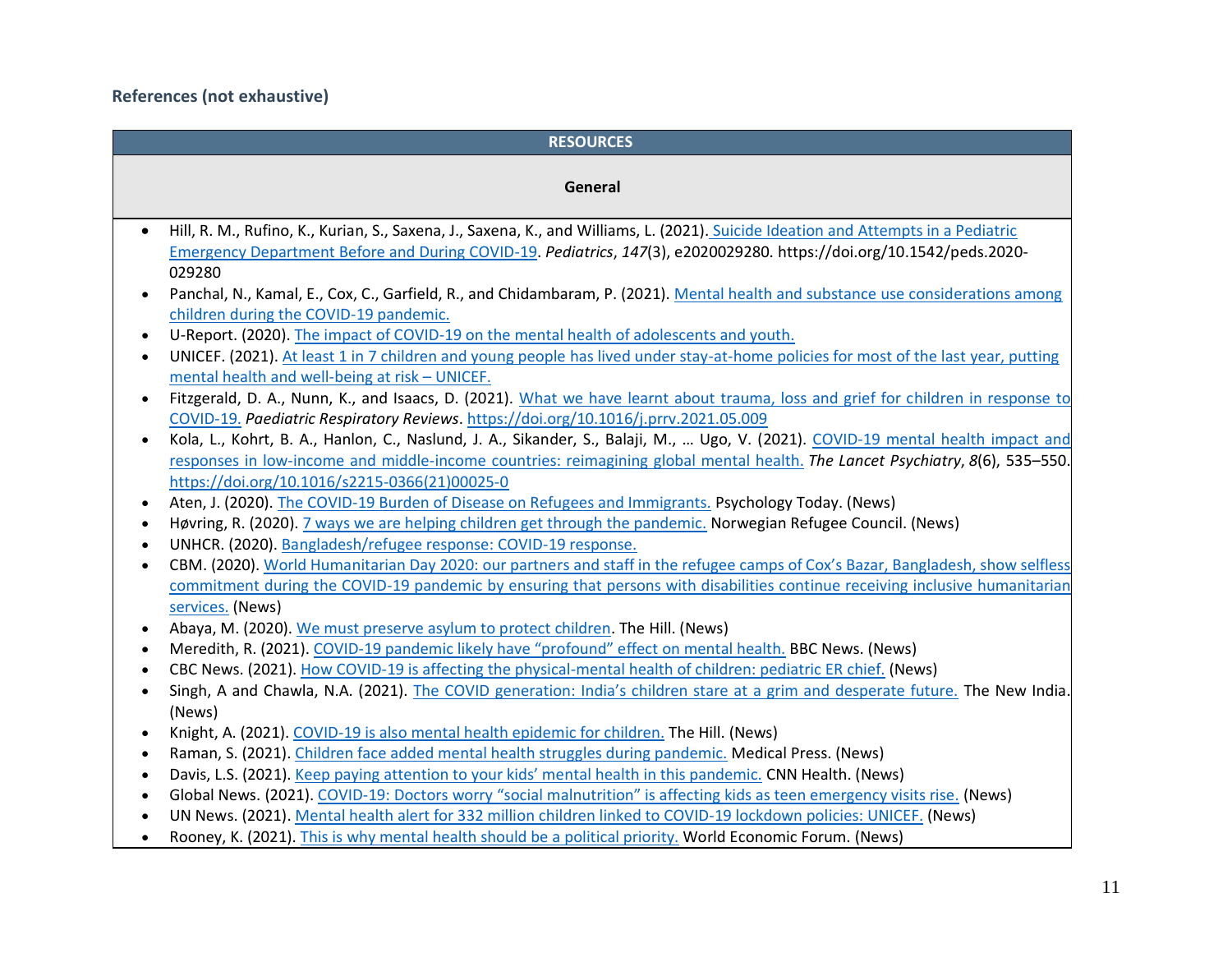- Sample, I. (2020). [COVID poses 'greatest threat to mental health since second world war'.](https://www.theguardian.com/society/2020/dec/27/covid-poses-greatest-threat-to-mental-health-since-second-world-war) The Guardian. (News)
- VOA. (2021). [Global rise in childhood mental health issues amid pandemic.](https://www.voanews.com/covid-19-pandemic/global-rise-childhood-mental-health-issues-amid-pandemic) (News)
- Action Against Hunger. (2021). [As India faces COVID-19 crisis, Action Against Hunger responds with medical and mental health](https://reliefweb.int/report/india/india-faces-covid-19-crisis-action-against-hunger-responds-medical-and-mental-health)  [support and emergency food aid.](https://reliefweb.int/report/india/india-faces-covid-19-crisis-action-against-hunger-responds-medical-and-mental-health) (News)
- Global Citizen. (2021). [4 key ways you can help those impacted by the humanitarian crisis in Gaza.](https://www.globalcitizen.org/en/content/gaza-crisis-israel-palestine-how-to-help/?template=next) (News)
- India Today. (2021). [COVID-19 impact on our mental health and how to deal with it.](https://www.indiatoday.in/coronavirus-outbreak/story/the-covid-19-impact-on-our-mental-health-and-how-to-deal-with-it-doctors-roundtable-1796078-2021-04-29) (News)
- Prideaux, E. (2021). [How to heal the 'mass trauma' of COVID](https://www.bbc.com/future/article/20210203-after-the-covid-19-pandemic-how-will-we-heal)-19. BBC News. (News)

#### **Children in Humanitarian Settings**

- Song, S. J. (2020). [Protecting the Global Mental Health of Forcibly Displaced Children From the COVID-19](https://pediatrics.aappublications.org/content/147/4/e2020025346)  [Pandemic.](https://pediatrics.aappublications.org/content/147/4/e2020025346) *Pediatrics*, *147*(4), e2020025346. https://doi.org/10.1542/peds.2020-025346
- World Vision. (2021). [Number of refugee children who say they need mental health support more than triples because of COVID-](https://www.worldvision.ca/about-us/media-centre/refugee-children-need-mental-health-support)[19, warns new report.](https://www.worldvision.ca/about-us/media-centre/refugee-children-need-mental-health-support)
- Hajjar, M. S., and Abu-Sittah, G. S. (2021). [The multidimensional burden of COVID-19 on Syrian refugees in Lebanon.](https://www.ncbi.nlm.nih.gov/pmc/articles/PMC7897425/) *Journal of Global Health*, *11*, 05003. https://doi.org/10.7189/jogh.11.05003
- War Child and World Vision. (2021). [The silent pandemic: the impact of COVID-19 pandemic on the mental health and](https://reliefweb.int/report/world/silent-pandemic-impact-covid-19-pandemic-mental-health-and-psychosocial-wellbeing)  [psychosocial well-being of children in conflict affected countries.](https://reliefweb.int/report/world/silent-pandemic-impact-covid-19-pandemic-mental-health-and-psychosocial-wellbeing)
- Wheeler, Daniel. (2020). [Stressed. Special report: an NRC investigation finds that the fear of COVID-19 is leading to an alarming](https://www.nrc.no/shorthand/stories/stressed/index.html)  [rise in stress levels amongst refugee and displaced children in the Middle East.](https://www.nrc.no/shorthand/stories/stressed/index.html)
- Human Rights Watch. (2021). ["Years don't wait for them" Increased inequities in children's right to education due to the](https://www.hrw.org/report/2021/05/17/years-dont-wait-them/increased-inequalities-childrens-right-education-due-covid) COVID-[19 pandemic.](https://www.hrw.org/report/2021/05/17/years-dont-wait-them/increased-inequalities-childrens-right-education-due-covid)
- Cost, K. T., Crosbie, J., Anagnostou, E., Birken, C. S., Charach, A., Monga, S., … Korczak, D. J. (2021[\). Mostly worse, occasionally](https://link.springer.com/article/10.1007/s00787-021-01744-3)  [better: impact of COVID-19 pandemic on the mental health of Canadian children and adolescents.](https://link.springer.com/article/10.1007/s00787-021-01744-3) *European Child & Adolescent Psychiatry*. https://doi.org/10.1007/s00787-021-01744-3
- Save the Children. (2020)[. The hidden impact of COVID-19.](https://resourcecentre.savethechildren.net/node/18174/pdf/the_hidden_impact_of_covid-19_on_child_protection_and_wellbeing.pdf)
- Logie, C. H., Okumu, M., Latif, M., Musoke, D. K., Odong Lukone, S., Mwima, S., and Kyambadde, P. (2021)[. Exploring resource](https://conflictandhealth.biomedcentral.com/articles/10.1186/s13031-020-00336-3)  [scarcity and contextual influences on well-being among young refugees in Bidi Bidi refugee settlement, Uganda: findings from a](https://conflictandhealth.biomedcentral.com/articles/10.1186/s13031-020-00336-3)  [qualitative study.](https://conflictandhealth.biomedcentral.com/articles/10.1186/s13031-020-00336-3) *Conflict and Health*, *15*(1).<https://doi.org/10.1186/s13031-020-00336-3>
- Couch, J., Liddy, N., and McDougall, J. (2021). "Our Voices Aren't in Lockdown"—[Refugee Young People, Challenges, and](https://link.springer.com/article/10.1007/s43151-021-00043-7)  [Innovation During COVID-19.](https://link.springer.com/article/10.1007/s43151-021-00043-7) *Journal of Applied Youth Studies*.<https://doi.org/10.1007/s43151-021-00043-7>
- Browne, D. T., Smith, J. A., and Basabose, J. de D. (2021). [Refugee Children and Families During the COVID-19 Crisis: A Resilience](https://academic.oup.com/jrs/article/34/1/1138/6126387)  [Framework for Mental Health.](https://academic.oup.com/jrs/article/34/1/1138/6126387) *Journal of Refugee Studies*, *34*(1), 1138–1149. https://doi.org/10.1093/jrs/feaa113
- Tdh Child Relief. (2020[\). COVID-19: one danger too many for refugee children.](https://reliefweb.int/report/greece/covid-19-one-danger-too-many-refugee-children) (News)
- Right to Play. (2019). [Rising up: empowering displaced children in Thailand to cope with stress.](https://www.righttoplay.ca/en-ca/stories/rising-up-empowering-displaced-children-in-thailand-to-cope-with-crisis/) (News)
- Dalton, L., Rapa, E., and Stein, A. (2020). [Protecting the psychological health of children through effective communication about](https://www.thelancet.com/journals/lanchi/article/PIIS2352-4642(20)30097-3/fulltext)  [COVID-19.](https://www.thelancet.com/journals/lanchi/article/PIIS2352-4642(20)30097-3/fulltext) *The Lancet Child & Adolescent Health*, *4*(5), 346–347. https://doi.org/10.1016/s2352-4642(20)30097-3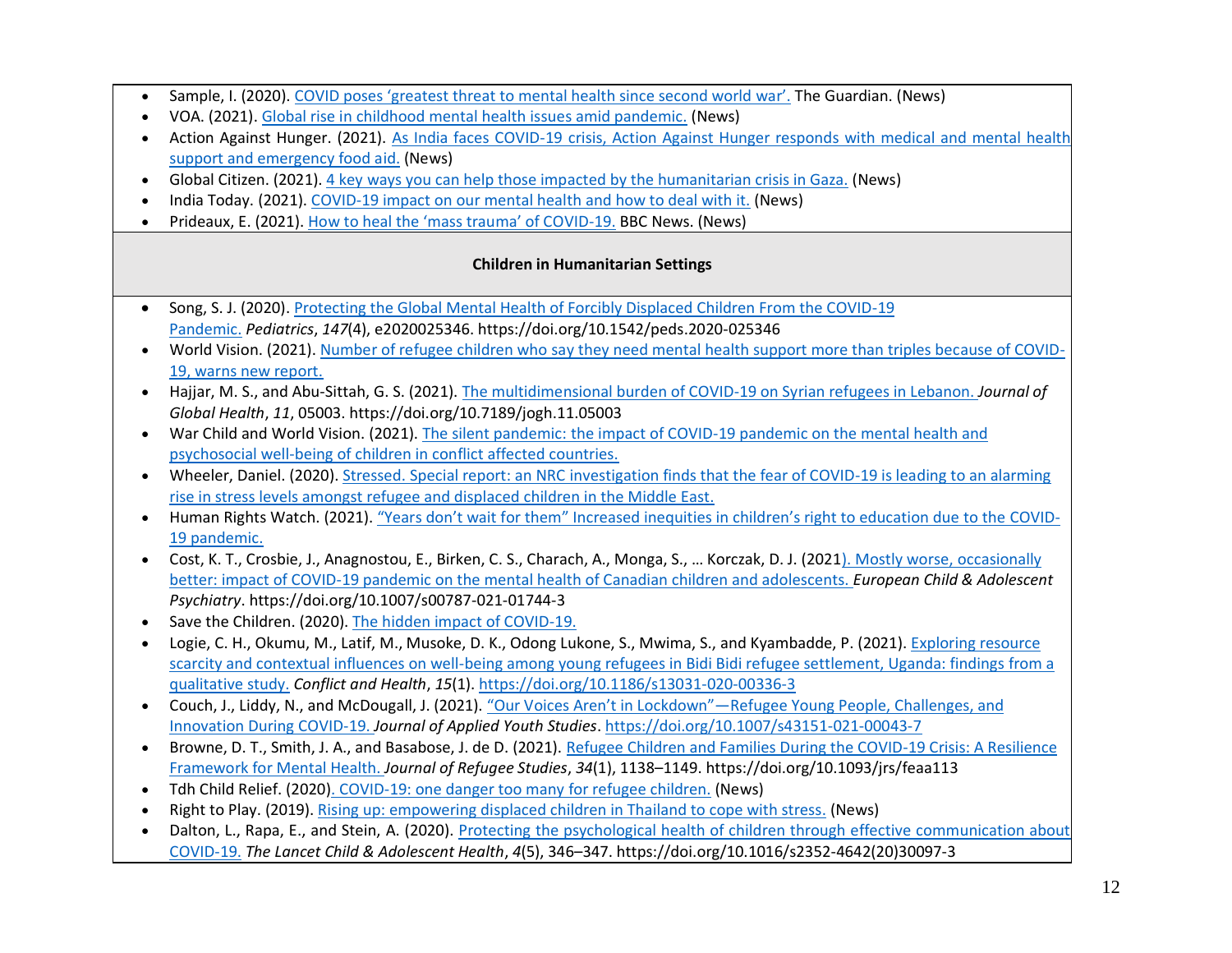|           | UNICEF. (2020). COVID-19: Operational guidance for implementation and adaptation of MHPSS activities for children, adolescents,     |
|-----------|-------------------------------------------------------------------------------------------------------------------------------------|
|           | and families.                                                                                                                       |
|           | IFRC. (2020). Loss and grief during COVID-19.                                                                                       |
|           | UNICEF. (2020). Psychosocial Support for children during COVID-19.                                                                  |
|           | The World Bank Group. (2020). Poverty and distributional impacts of COVID-19: Potential channels of impact and mitigating           |
|           | practices.                                                                                                                          |
|           |                                                                                                                                     |
|           |                                                                                                                                     |
|           | <b>Emerging Practices and Strategies for Protective Factors</b>                                                                     |
| $\bullet$ | Inter-Agency Standing Committee. (2020). My Hero is You, Storybook for children on COVID-19.                                        |
|           | Norwegian Refugee Council. (2020). Children are afraid of the virus too.                                                            |
|           | IPS. (2021). Education cannot wait for refugee children in crisis, says Yasmine Sherif.                                             |
|           | IRC. (2021). Keeping children safe and learning in a pandemic: education, conflict, and COVID-19.                                   |
|           | UNHCR. (2020). Emerging practices: mental health and psychosocial support in refugee operations during the COVID-19                 |
|           | pandemic.                                                                                                                           |
| $\bullet$ | El-Khatib, Z., Al Nsour, M., Khader, Y., and Abu Khudair, M. (2020). Mental health support in Jordan for the general population     |
|           | and for the refugees in the Zaatari Camp during the period of the COVID-19 lockdown.                                                |
| $\bullet$ | Murray, D and Donovan, L. (2020). Rohingya refugee children learn to support one another. UNHCR. (News)                             |
|           | UNICEF. (2021). Humanitarian action for children.                                                                                   |
| $\bullet$ | UNICEF. (2020). UNICEF issues record US\$6.4 billion emergency funding appeal to reach more than 190 million children impacted      |
|           | by humanitarian crises and the COVID-19 pandemic.                                                                                   |
| $\bullet$ | UNICEF. (2020). Mental health and psychosocial support for children in humanitarian settings: an updated review of evidence         |
|           | and practice.                                                                                                                       |
|           | UNICEF. (2020). Caring for the caregiver.                                                                                           |
| $\bullet$ | Solerdelcoll, M., Arango, C., and Sugranyes, G. (2021). Calling for the integration of children's mental health and protection into |
|           | COVID-19 responses. Revista de Psiquiatría Y Salud Mental, 14(2), 113-116. https://doi.org/10.1016/j.rpsm.2021.02.004               |
| $\bullet$ | Kohrt, B. A. (2021). COVID-19 and global mental health. The Lancet Psychiatry, 8(6), 456.                                           |
| $\bullet$ | Tay, A. K., and Balasundaram, S. (2021). Mental health services for refugees in Malaysia during the COVID-19 pandemic. The          |
|           | Lancet Psychiatry, 8(2), e7. https://doi.org/10.1016/s2215-0366(20)30525-3                                                          |
|           | Kid Pass Culture. (2020). A storybook for children about the coronavirus.                                                           |
| $\bullet$ | Save the Children. (2020). Explaining COVID-19 to kids through comics.                                                              |
| $\bullet$ | Mindheart. (2020). #COVIBOOK: Support and reassuring children around the world.                                                     |
| $\bullet$ | Child Protection AOR. (2020). PSS and learning kits for COVID-19.                                                                   |
|           | PLH. (2020). COVID-19: 24/7 playful parenting.                                                                                      |
|           |                                                                                                                                     |